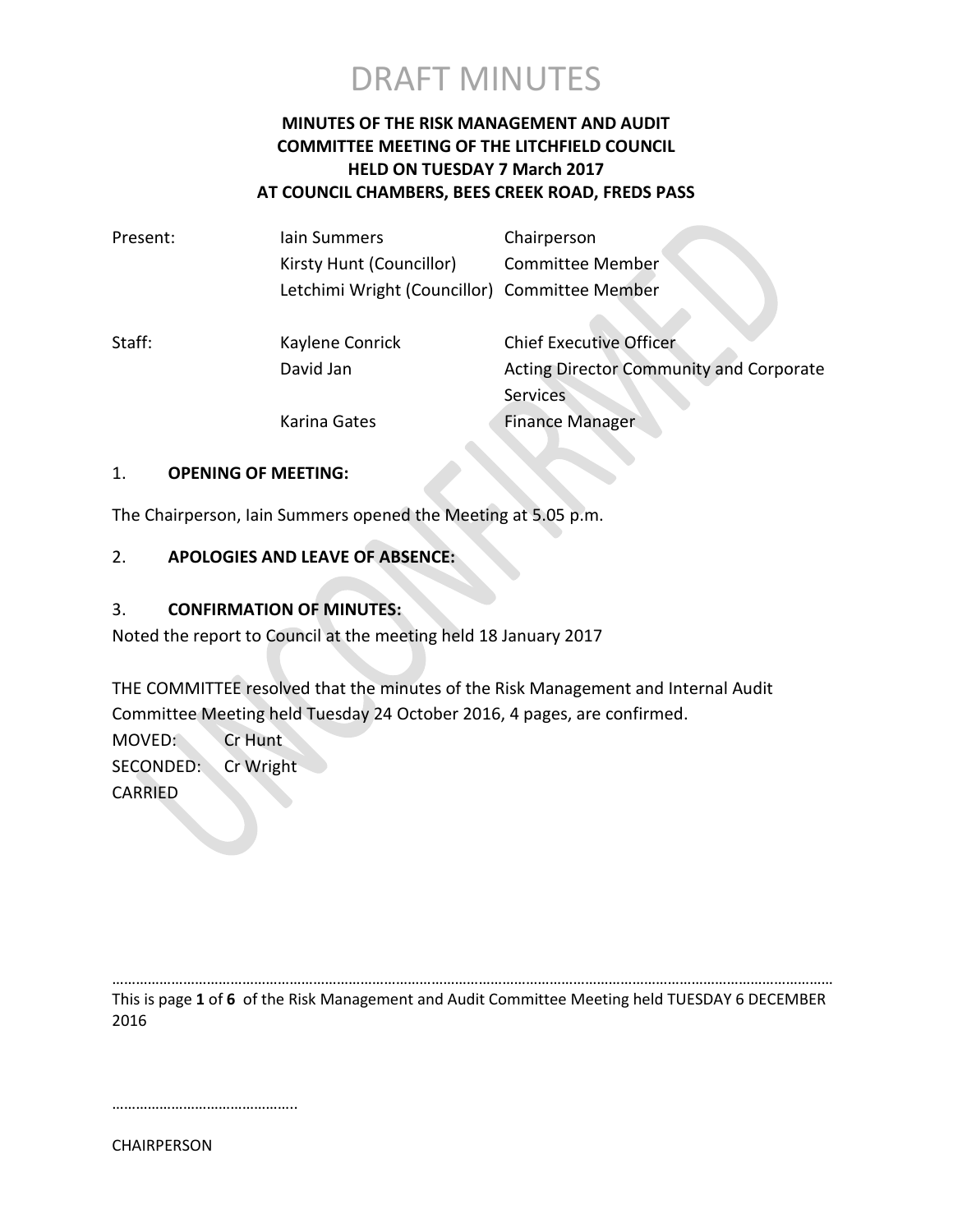### 4. **BUSINESS ARISING FROM THE MINUTES:**

29/10/2015 – Item 9.3 Internal Audit Committee Performance.

No progress to date. To be actioned before the Council elections in August 2017.

### 24/10/2016 – Item 9.1 Risk Management Framework

This item needs to be moved on as a priority, and an update provided at the next meeting.

### Recommendation

That the committee notes the updates for previous business and resolves to remove completed items

MOVED: Cr Hunt SECONDED: Cr Wright CARRIED

### 5. **CONFLICT OF INTEREST:**

Nil

### 6. **PRESENTATIONS:**

Meeting by phone between RMAC (without Council management personnel present) and representatives from UHY.

The Council's responses to the UHY management letter were discussed.

The CEO and staff members left the meeting, allowing Committee members to meet with representatives of UHY Haines Norton. The UHY representatives participated by telephone from Adelaide. Matters discussed included the issues raised by the auditors in their management letter to the Committee of 12 December 2016, and the responses provided by the CEO on 20 January 2017. The UHY representatives were generally satisfied with the responses, although suggested that they still had differing views on two items. The Committee undertook to discuss these with the management representatives when they rejoined the meeting. The Committee provided feedback to the auditors that issues included in management letters are expected to include commentary about significant items impacting on financial reporting, such as infrastructure valuations, useful life assessments used in depreciation calculations, risks from the financial sustainability of the Thorak

………………………………………………………………………………………………………………………………………………………………… This is page **2** of **6** of the Risk Management and Audit Committee Meeting held TUESDAY 6 DECEMBER 2016

…………………………………………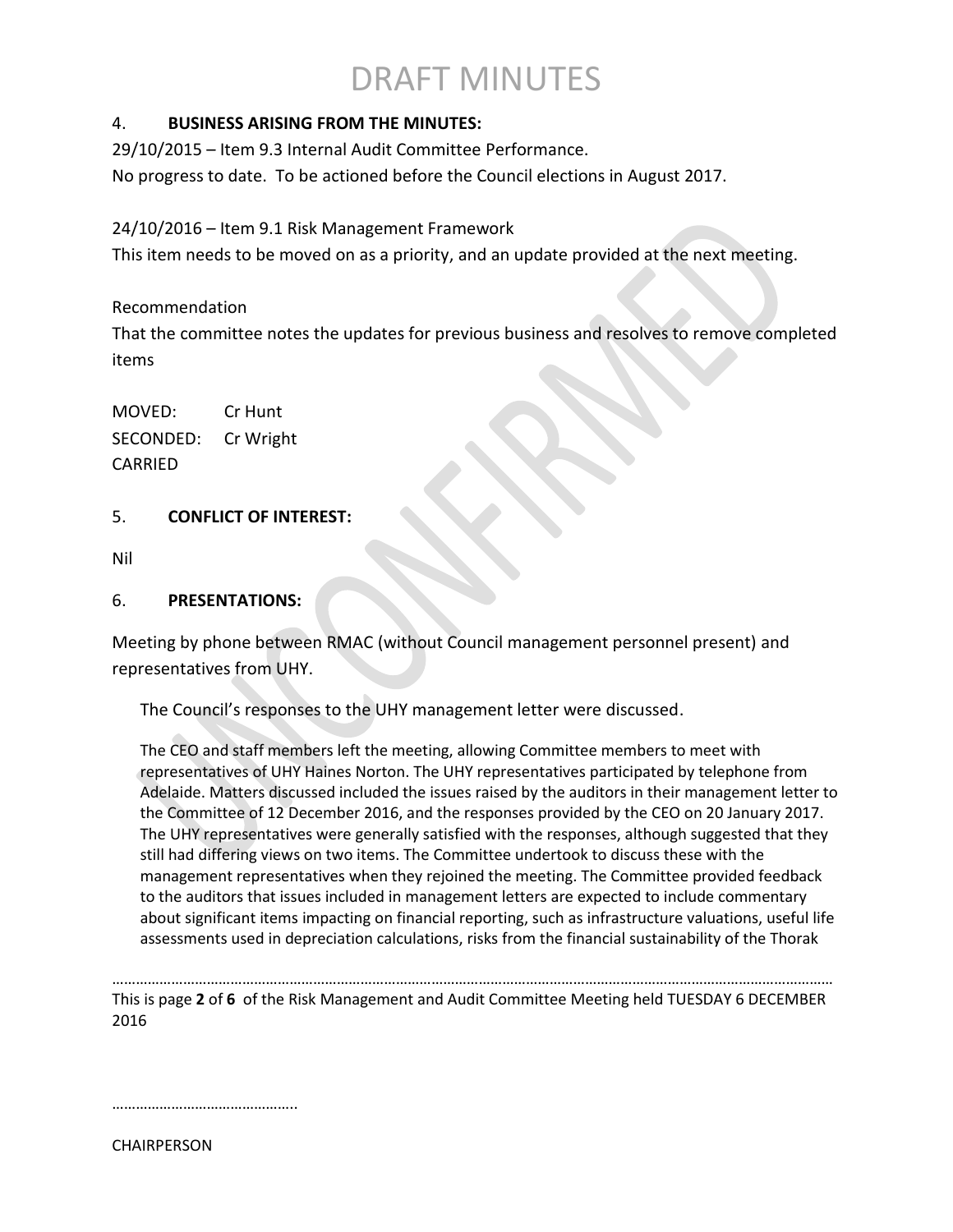Cemetery operations, and the effect of new Accounting Standards, such as the Related Party Disclosures, which will introduce a significant new requirement for Councillors and senior staff members. The auditors acknowledged that this type of information would be provided in letters to the Committee in future.

The auditors recognised the significant recent improvement in management capability and performance, and in particular, financial management capability, but highlighted the risk arising from Council's limited staffing levels. This entails a high workload for the Finance Manager, and that impacts on the Council's readiness for the audit.

The Committee outlined that the appointment of the external auditor for the 2016/17 year was to be discussed later in its agenda, and a recommendation would be made to the Council. UHY representative confirmed that they were interested in being engaged again, and that their fee would be set using similar arrangements as applied in past years.

The Committee invited the CEO back into the meeting, and discussed the limited financial management staffing capacity. The CEO identified that she had arranged for assistance from the City of Palmerston Council to address this risk.

The A/Director Community and Corporate Services and the Finance Manager re-joined the meeting, and were briefed on the discussion with the auditors.

### 7. **ACCEPTING OR DECLINING LATE ITEMS:**

NIL

8. **NOTICES OF MOTION:**

Nil

### 9. **OFFICERS REPORTS AND ITEMS FOR DISCUSSION**

### **9.1 Response to Audit Management Letter & 9.2 Audit Register – Management Letter Response Evidence.**

RMAC discussed the management letter with UHY, who are happy with the response from management regarding the controls put in place.

………………………………………………………………………………………………………………………………………………………………… This is page **3** of **6** of the Risk Management and Audit Committee Meeting held TUESDAY 6 DECEMBER 2016

…………………………………………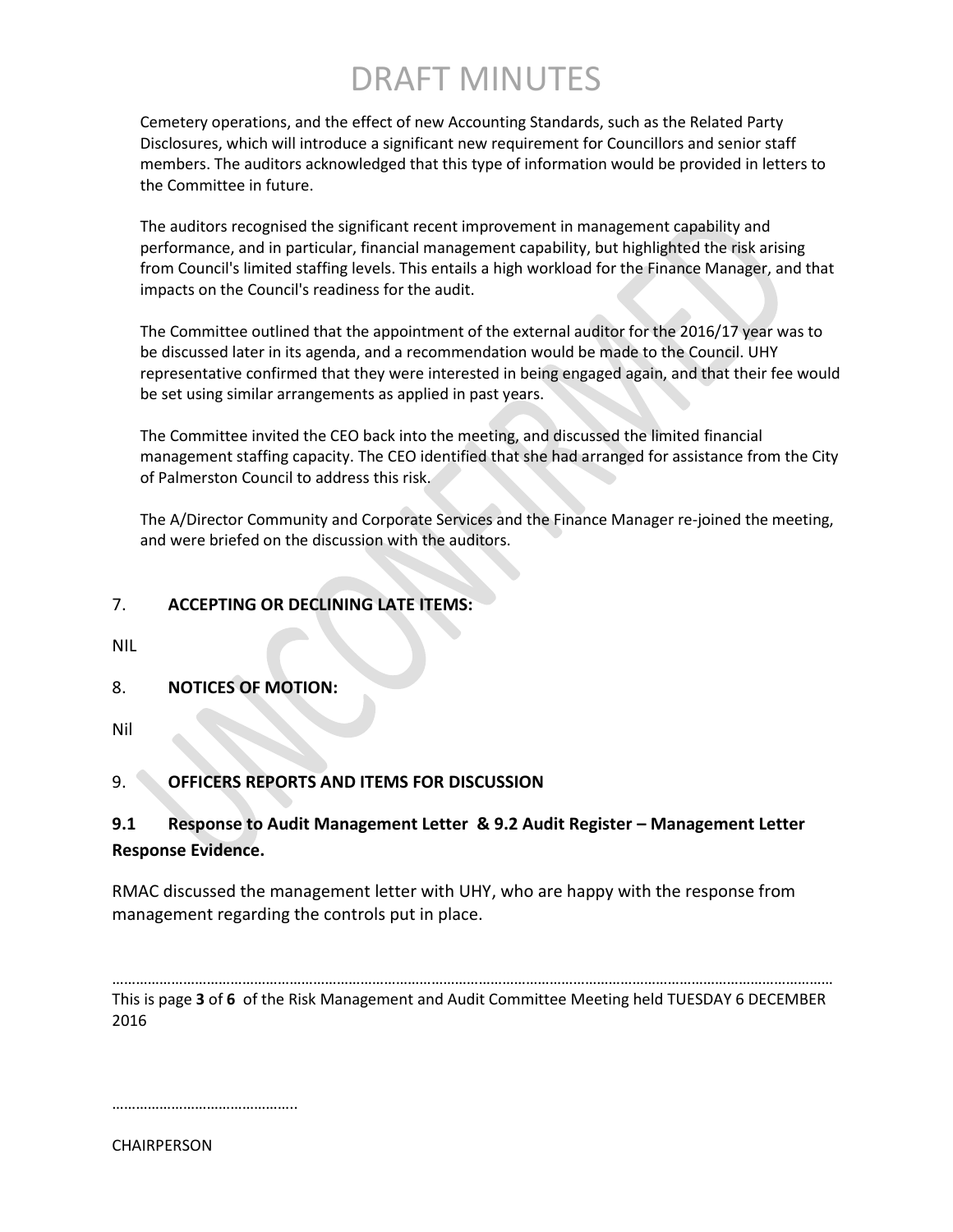RMAC are very appreciative of the level of detail provided for evidence in support of the management responses.

MOVED: Cr Hunt SECONDED: Cr Wright CARRIED

### **9.3 Internal Audit Plan**

Need to include what risk the internal audit is addressing.

ACTION: To bring the incoming mail process maps to the next meeting.

Noted that the audit of capital works payment of invoices is a review as opposed to an audit, is not independent and should be part of the mitigation column of the risk register.

Internal Audit activities need to refer to the controls in the risk register that are being tested.

Procurement Audit – TOR to include a risk rating or prioritisation of the recommendations and should be linked to the risk register, requesting an opinion on the Council's residual risk rating.

ACTION: Scope should be sent to RMAC Chair for comment.

ACTION: need a three-year plan for internal audits.

The compliance checklist is a control whose effectiveness could be included in the internal audit plan.

RMAC notes that the compliance register is functioning and that there are some outstanding items being addressed.

MOVED: Cr Hunt SECONDED: Cr Wright CARRIED

### **9.4 Risk Management and Audit Committee Workplan**

………………………………………………………………………………………………………………………………………………………………… This is page **4** of **6** of the Risk Management and Audit Committee Meeting held TUESDAY 6 DECEMBER 2016

………………………………………..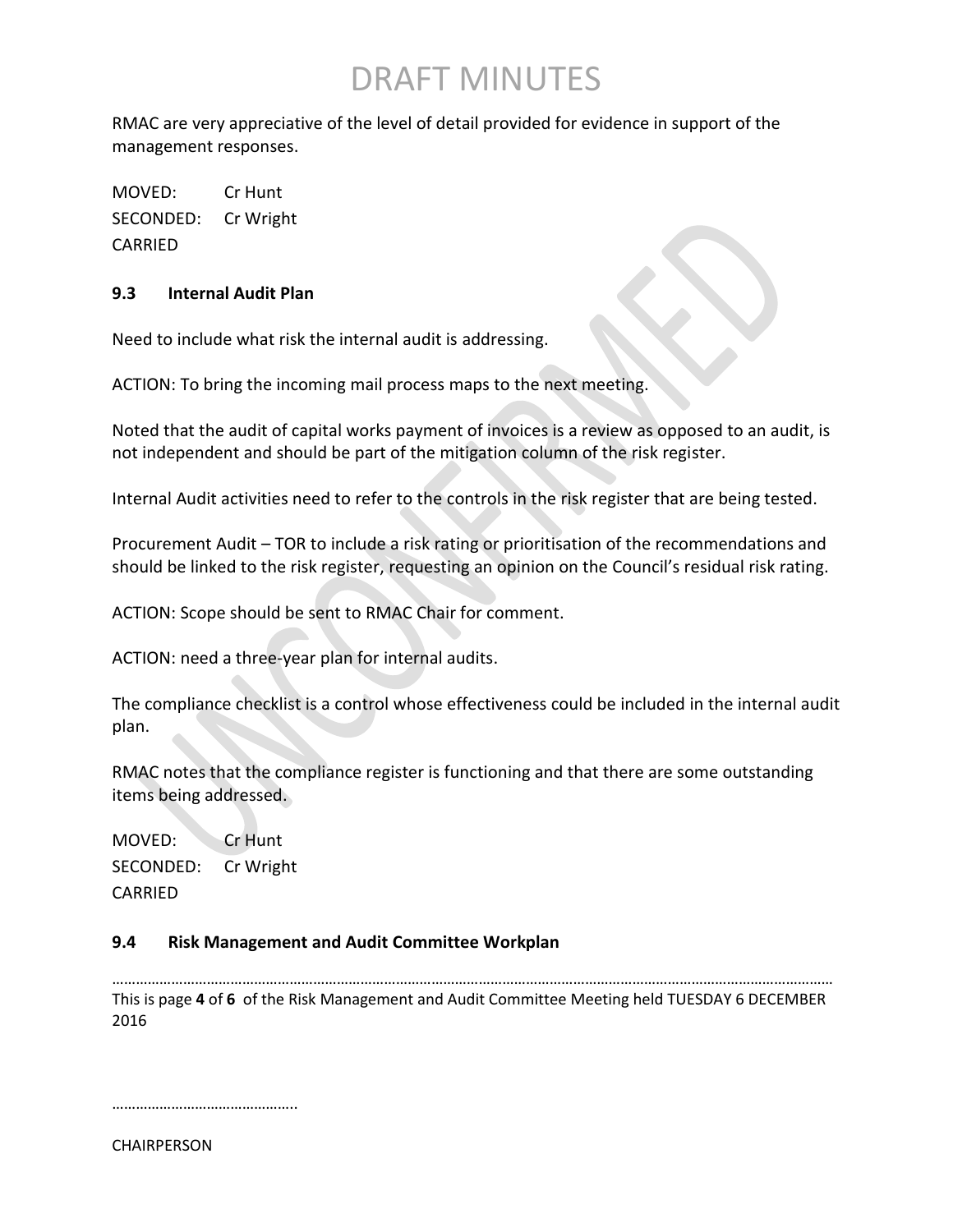RMAC accepted the proposed topics and timing of issues being scheduled for the further meetings in 2017. The Questionnaire process for review of the audit committee's performance will be similar to the City of Darwin process. To be distributed 1 month in advance of July RMAC meeting.

MOVED: Cr Wright SECONDED: Cr Hunt CARRIED

### **9.5 Berry Springs Waste Transfer Station (WTS) Report.**

ACTION: Transfer items to the WTS risk register (to existing controls, or to mitigations in progress)

MOVED: Cr Hunt SECONDED: Cr Wright CARRIED

### **10 OTHER BUSINESS**

Nil

### **11 CONFIDENTIAL ITEMS**

Moved to confidential items MOVED: Cr Hunt SECONDED: Cr Wright CARRIED

Meeting closed at 1847

### **11.1 Confidential – Project Anthe, forensic investigation**

THAT pursuant to Section 65 (2) of the Local Government Act and Regulation 8 of the Local Government (Administration) Regulations the meeting be closed to the public to consider the following Confidential Item.

………………………………………………………………………………………………………………………………………………………………… This is page **5** of **6** of the Risk Management and Audit Committee Meeting held TUESDAY 6 DECEMBER 2016

………………………………………..